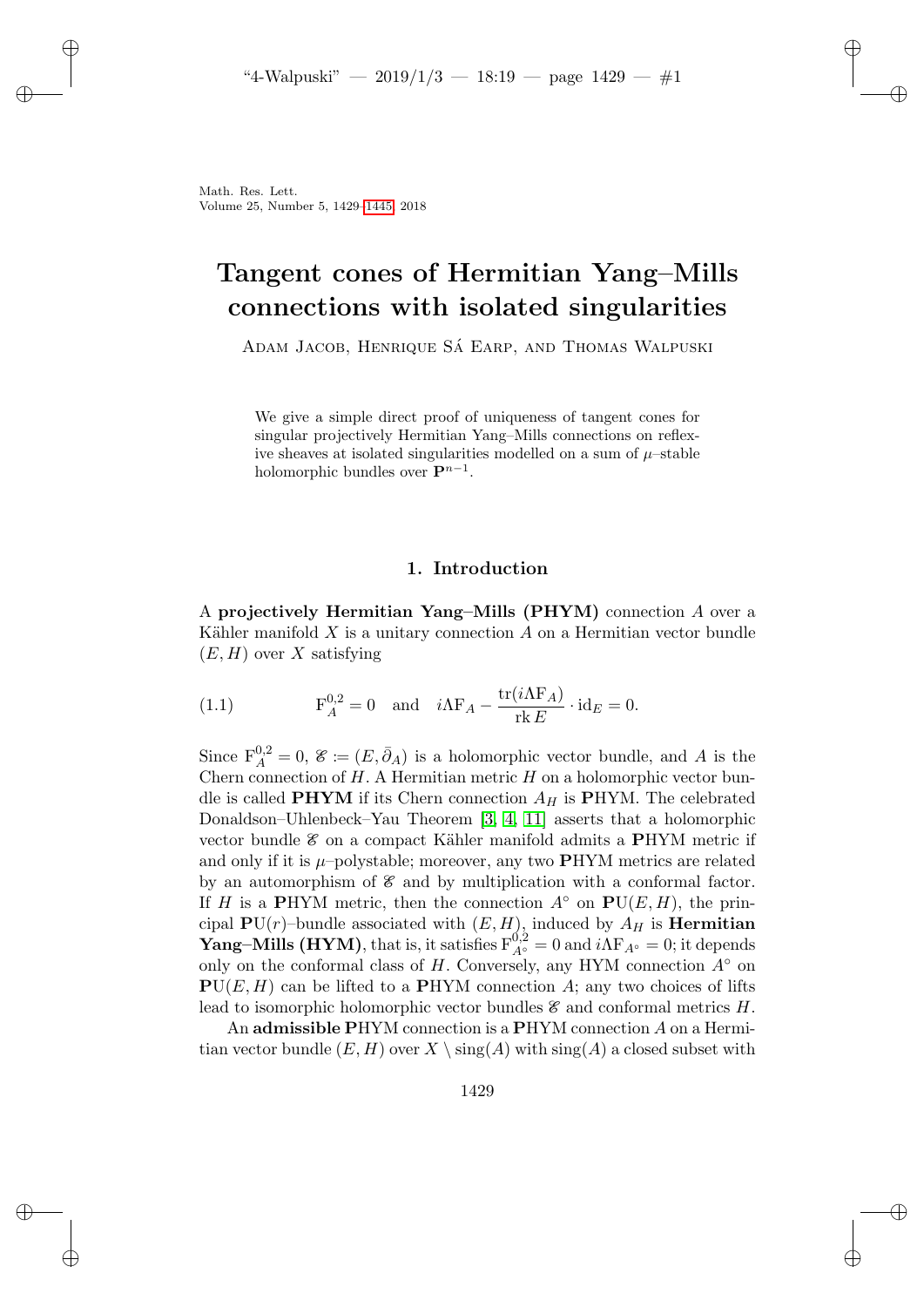locally finite  $(2n - 4)$ –dimensional Hausdorff measure and  $F_A \in L^2_{loc}(X)$ [.](#page-1-0)<sup>1</sup> Bando [\[1\]](#page-15-2) proved that if A is an admissible PHYM connection, then  $(E, \partial_A)$ extends to X as a reflexive sheaf  $\mathscr E$  with  $\operatorname{sing}(\mathscr E) \subset \operatorname{sing}(A)$ . Bando and Siu [\[2\]](#page-15-3) proved that a reflexive sheaf on a compact Kähler manifold admits an admissible PHYM metric if and only if it is  $\mu$ -polystable.

The technique used by Bando and Siu does not yield any information on the behaviour of the admissible  $PHYM$  connection  $A_H$  near the singularities of the reflexive sheaf  $\mathscr{E}$  — not even at isolated singularities. The simplest example of a reflexive sheaf on  $\mathbb{C}^n$  with an isolated singularity at 0 is  $i_*\sigma^*\mathscr{F}$ with  $\mathcal F$  a holomorphic vector bundle over  $\mathbf P^{n-1}$ ; cf. Hartshorne [\[6,](#page-15-4) Example 1.9.1]. Here we use the obvious maps summarised in the following diagram:



The main result of this article gives a description of PHYM connections near singularities modelled on  $i_*\sigma^*\mathcal{F}$  with  $\mathcal F$  a sum of  $\mu$ –stable holomorphic vector bundles.

<span id="page-1-1"></span>**Theorem 1.2.** Let  $\omega = \frac{1}{2}$  $\frac{1}{2i}\overline{\partial}\partial|z|^2 + O(|z|^2)$  be a Kähler form on  $\overline{B}_R(0) \subset$  $\mathbb{C}^n$ . Let A be an admissible  $\mathbf{P}HYM$  connection on a Hermitian vector bundle  $(E, H)$  over  $B_R(0) \setminus \{0\}$  with  $\text{sing}(A) = \{0\}$  and  $(E, \bar{\partial}_A) \cong \sigma^* \mathcal{F}$  for some holomorphic vector bundle  $\mathcal F$  over  $\mathbf P^{n-1}$ . Denote by F the complex vector bundle underlying  $\mathcal{F}.$ 

If  $\mathcal F$  is sum of  $\mu$ -stable holomorphic vector bundles, then there exist a Hermitian metric K on F, a connection  $A_*$  on  $\sigma^*(F,K)$  which is the pullback of a connection on  $\rho^*(F,K)$ , and an isometry  $(E,H) \cong \sigma^*(F,K)$ such that with respect to this isometry we have

$$
|z|^{k+1} |\nabla_{A_*}^k (A^\circ - A_*^\circ)| \le C_k (-\log|z|)^{-1/2} \quad \text{for each } k \ge 0;
$$

moreover, if  $\mathcal F$  is  $\mu$ -stable, then

<span id="page-1-0"></span>|<br>|<br>|

$$
|z|^{k+1} |\nabla_{A_*}^k (A^\circ - A_*^\circ)| \le D_k |z|^\alpha \quad \text{for each } k \ge 0.
$$

It should be pointed out that our notion of admissible PHYM connection follows Bando and Siu [\[2\]](#page-15-3) and not Tian [\[10\]](#page-16-2). The notion of admissible Yang–Mills connection introduced by Tian is stronger: it assumes that the Hermitian vector bundle extends to all of X.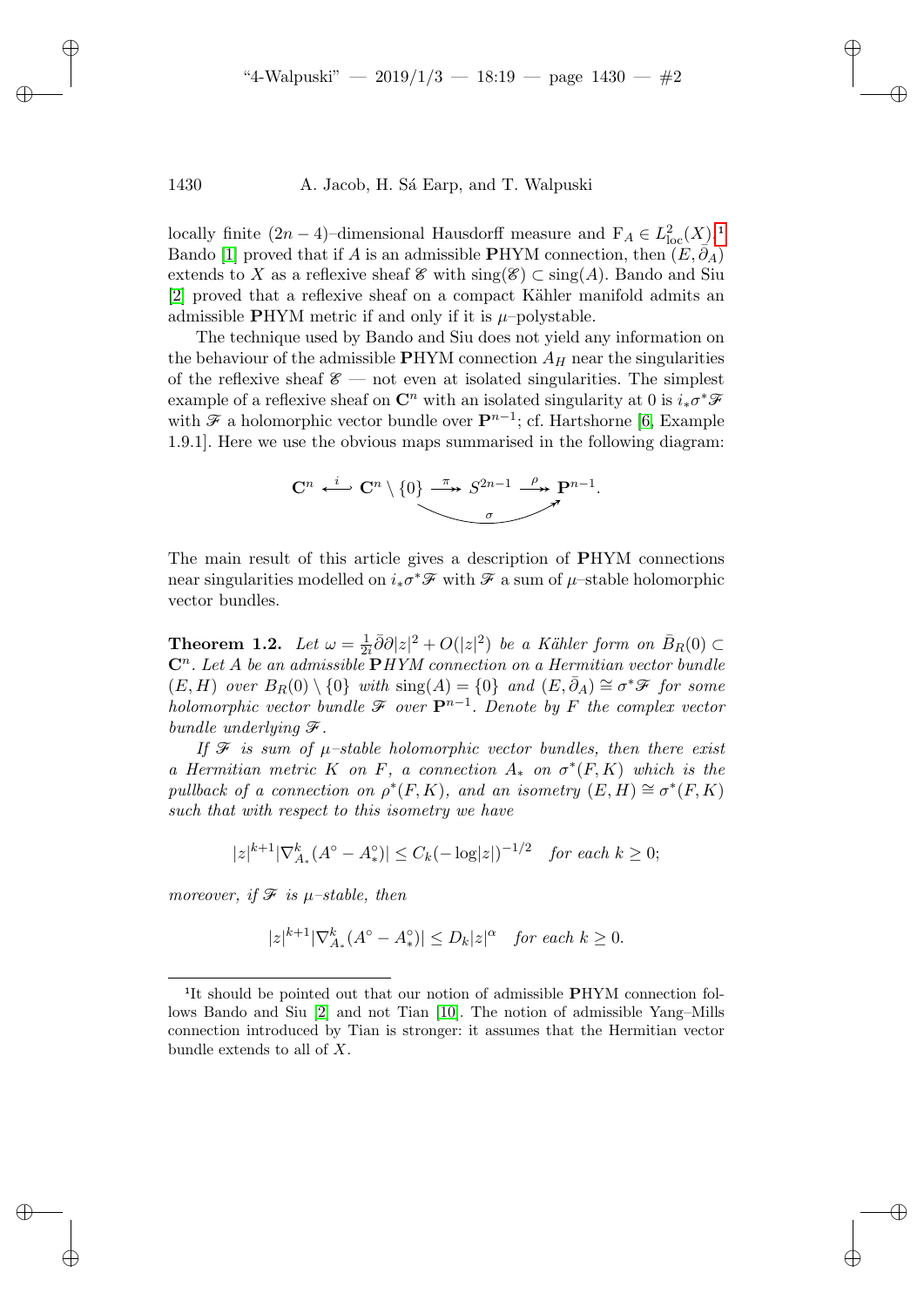The constants  $C_k, D_k, \alpha > 0$  depend on

$$
\omega
$$
,  $\mathcal{F}$ ,  $A|_{B_R(0) \setminus B_{R/2}(0)}$ , and  $||F_A||_{L^2(B_R(0))}$ .

Remark 1.3. Using a gauge theoretic Lojasiewicz–Simon gradient inequality, Yang [\[12,](#page-16-3) Theorem 1] proved that the tangent cone to a stationary Yang–Mills connection — in particular, a  $PU(r)$  HYM connection — with an isolated singularity at  $x$  is unique provided

$$
|\mathcal{F}_A| \lesssim d(x,\cdot)^{-2}.
$$

In our situation, such a curvature bound can be obtained from [Theorem 1.2;](#page-1-1) our proof of this result, however, proceeds more directly — without making use of Yang's theorem.

The hypothesis that  $\mathcal F$  be a sum of  $\mu$ –stable holomorphic vector bundles is optimal. This is a consequence of the following observation, which will be proved in [Section 6.](#page-13-0)

<span id="page-2-1"></span>**Proposition 1.4.** Let  $(F, K)$  be a Hermitian vector bundle over  $\mathbf{P}^{n-1}$ . If B is a unitary connection on  $\rho^*(F,K)$  such that  $A_* \coloneqq \pi^*B$  is HYM with respect to  $\omega_0 \coloneqq \frac{1}{2i}$  $\frac{1}{2i}\overline{\partial}\partial|z|^2$ , then there is a  $k \in \mathbb{N}$  and, for each  $j \in \{1, \ldots, k\}$ ,  $\mu_j \in \mathbf{R}$ , a Hermitian vector bundle  $(F_j, K_j)$  on  $\mathbf{P}^{n-1}$ , and an irreducible unitary connection  $B_j$  on  $F_j$  satisfying

$$
\mathbf{F}_{B_j}^{0,2} = 0 \quad and \quad i\Lambda \mathbf{F}_{B_j} = (2n-2)\pi \mu_j \cdot \mathrm{id}_{F_j}
$$

such that

$$
F = \bigoplus_{j=1}^{k} F_j \quad and \quad B = \bigoplus_{j=1}^{k} \rho^* B_j + i\mu_j \operatorname{id}_{\rho^* F_j} \cdot \theta.
$$

H[e](#page-2-0)re  $\theta$  denotes the standard contact structure<sup>2</sup> on  $S^{2n-1}$ . In particular,

$$
\mathscr{E} = (\sigma^*F, \bar{\partial}_{A_*}) \cong \bigoplus_{j=1}^k \sigma^* \mathscr{F}_j
$$

with  $\mathcal{F}_j = (F_j, \bar{\partial}_{B_j}) \mu$ -stable. <sub>2</sub>

<span id="page-2-0"></span><sup>&</sup>lt;sup>2</sup>With respect to standard coordinates on  $\mathbb{C}^n$ , the standard contact structure  $\theta$ on  $S^{2n-1}$  is such that  $\pi^*\theta = \sum_{j=1}^n (\bar{z}_j \mathrm{d}z_j - z_j \mathrm{d}\bar{z}_j)/2i|z|^2$ .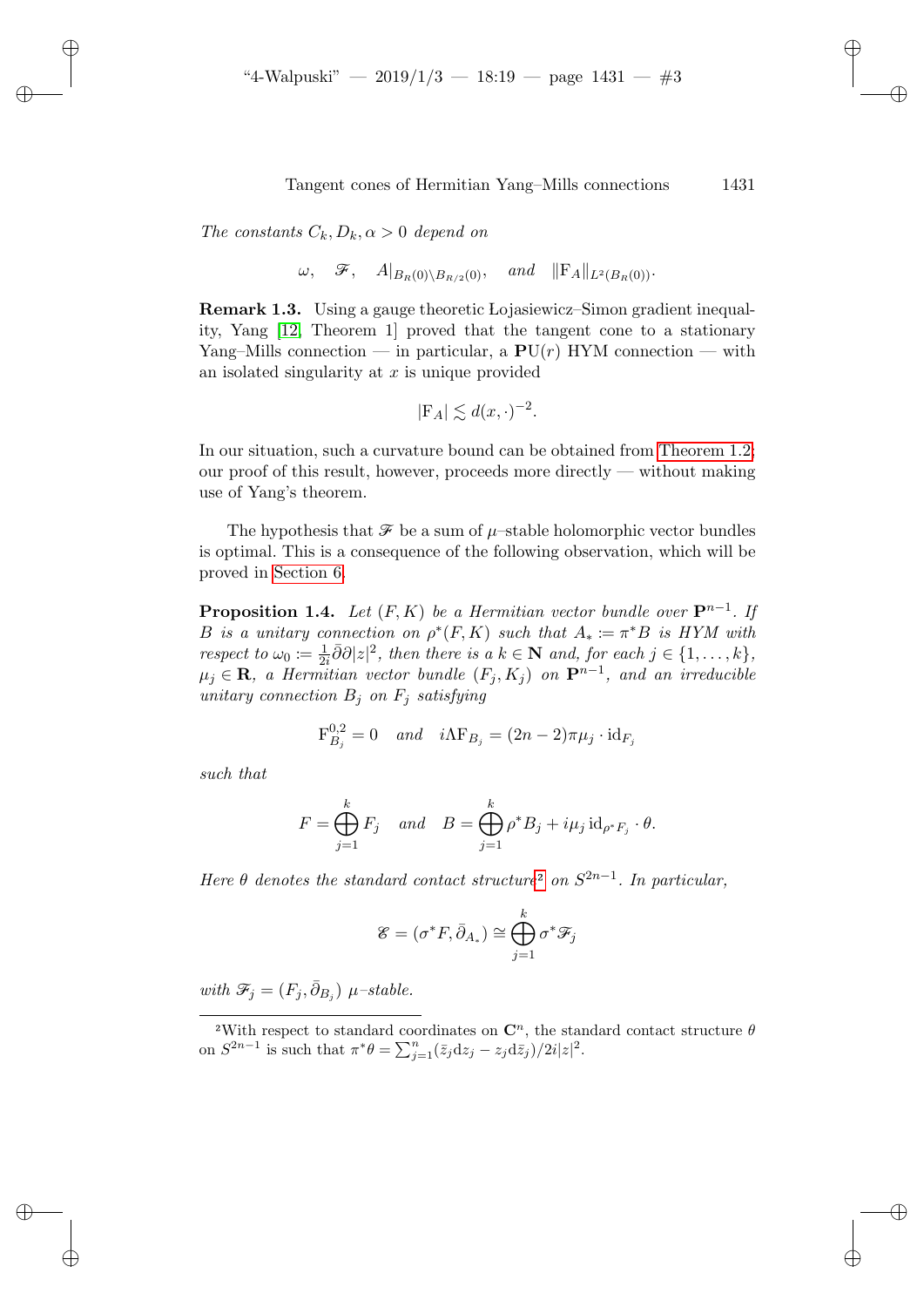To conclude the introduction we discuss two concrete examples in which [Theorem 1.2](#page-1-1) can be applied.

<span id="page-3-0"></span>Example 1.5 (Okonek et al. [\[8,](#page-15-5) Example 1.1.13]). It follows from the Euler sequence that  $H^0(\mathcal{T}_{\mathbf{P}^3}(-1)) \cong \mathbf{C}^4$ . Denote by  $s_v \in H^0(\mathcal{T}_{\mathbf{P}^3}(-1))$  the section corresponding to  $v \in \mathbb{C}^{4}$ . If  $v \neq 0$ , then the rank two sheaf  $\mathscr{E} = \mathscr{E}_v$ defined by

$$
0 \to \mathscr{O}_{\mathbf{P}^3} \xrightarrow{s_v} \mathscr{T}_{\mathbf{P}^3}(-1) \to \mathscr{E}_v \to 0
$$

is reflexive and  $\text{sing}(\mathscr{E}) = \{ [v] \}.$ 

 $\mathscr E$  is  $\mu$ -stable. To see this, because  $\mu(\mathscr E)=1/2$ , it suffices to show that

$$
\operatorname{Hom}(\mathcal{O}_{\mathbf{P}^3}(k), \mathcal{E}) = H^0(\mathcal{E}(-k)) = 0 \quad \text{for each } k \ge 1.
$$

However, by inspection of the Euler sequence,  $H^0(\mathscr{E}(-k)) \cong H^0(\mathscr{T}_{\mathbf{P}^3}(-k-1))$ 1)) = 0. It follows that  $\mathscr E$  admits a PHYM metric H with  $F_H \in L^2$  and a unique singular point at  $[v] \in \mathbf{P}^3$ . To see that [Theorem 1.2](#page-1-1) applies, pick a standard affine neighborhood  $U \cong \mathbb{C}^3$  in which [v] corresponds to 0. In U, the Euler sequence becomes

$$
0 \to \mathcal{O}_{\mathbf{C}^3} \xrightarrow{(1,z_1,z_2,z_3)} \mathcal{O}_{\mathbf{C}^3}^{\oplus 4} \to \mathcal{T}_{\mathbf{P}^3}(-1)|_U \to 0,
$$

and  $s_v = [(1, 0, 0, 0)]$ ; hence,

$$
0 \to \mathcal{O}_{\mathbf{C}^3} \xrightarrow{(z_1, z_2, z_3)} \mathcal{O}_{\mathbf{C}^3}^{\oplus 3} \to \mathcal{E}_v|_U \to 0.
$$

On  $\mathbb{C}^3 \setminus \{0\}$ , this is the pullback of the Euler sequence on  $\mathbb{P}^2$ ; therefore,  $\mathscr{E}_v|_U \cong i_*\sigma^*\mathscr{T}_{\mathbf{P}^2}.$ 

**Example 1.6.** For  $t \in \mathbb{C}$ , define  $f_t: \mathcal{O}_{\mathbf{P}^3}(-2)^{\oplus 2} \to \mathcal{O}_{\mathbf{P}^3}(-1)^{\oplus 5}$  by

$$
f_t := \begin{pmatrix} z_0 & 0 \\ z_1 & z_0 \\ z_2 & z_1 \\ t \cdot z_3 & z_2 \\ 0 & z_3 \end{pmatrix},
$$

and denote by  $\mathscr{E}_t$  the cokernel of  $f_t$ , i.e.,

<span id="page-3-1"></span>(1.7) 
$$
0 \to \mathcal{O}_{\mathbf{P}^3}(-2)^{\oplus 2} \xrightarrow{f_t} \mathcal{O}_{\mathbf{P}^3}(-1)^{\oplus 5} \to \mathcal{E}_t \to 0.
$$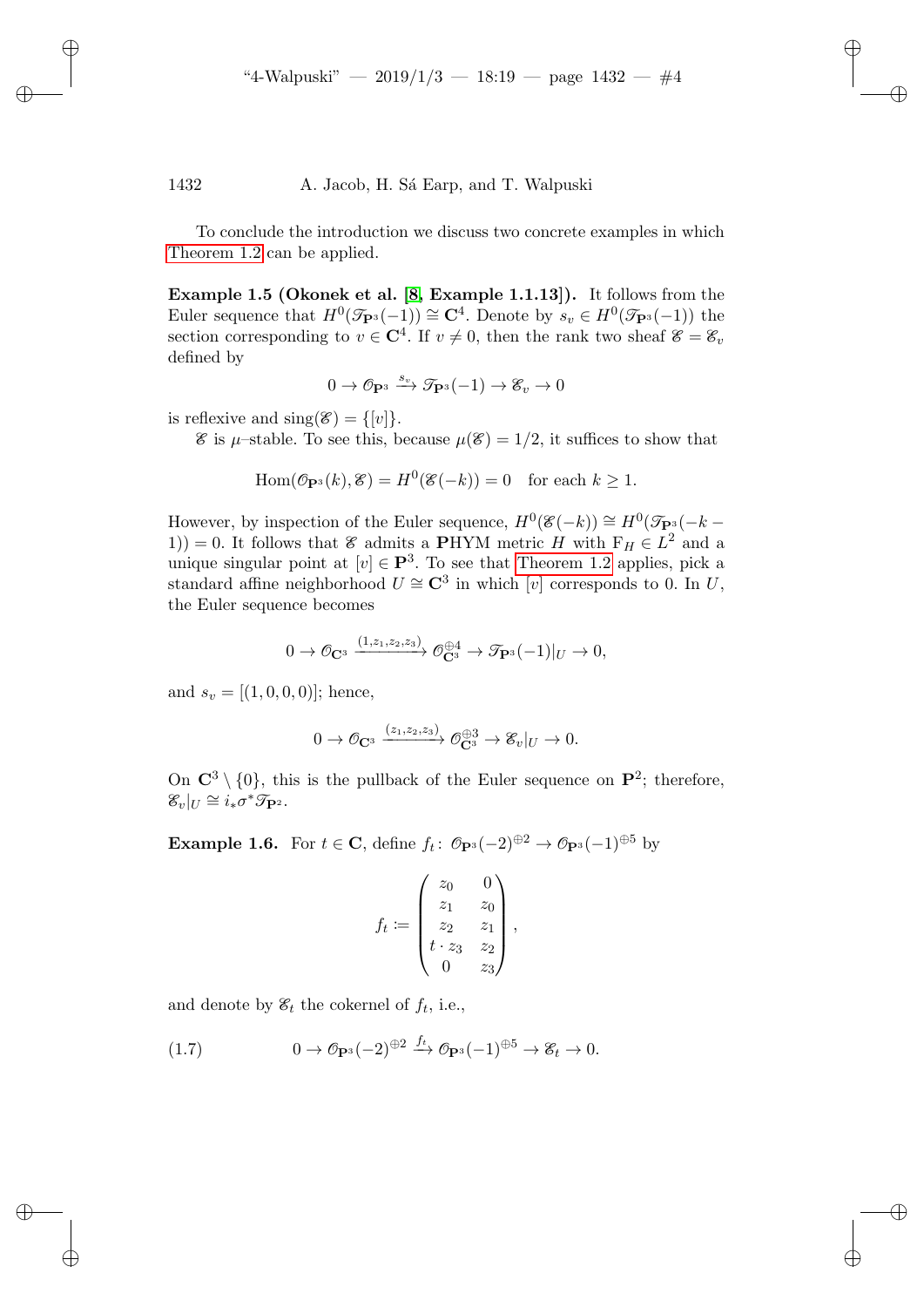If  $t \neq 0$ , then  $\mathscr{E}_t$  is locally free;  $\mathscr{E}_0$  is reflexive with  $\text{sing}(\mathscr{E}_0) = \{ [0 : 0 : 0 :$ 1]. The proof of this is analogous to that of the reflexivity of  $\mathscr{E}_v$  from [Example 1.5](#page-3-0) given in [\[8,](#page-15-5) Example 1.1.13].

For each  $t$ ,  $H^0(\mathscr{E}_t) = H^0(\mathscr{E}_t^*(-1)) = 0$ ; hence,  $\mathscr{E}_t$  is  $\mu$ -stable according to the criterion of Okonek et al. [\[8,](#page-15-5) Remark 1.2.6(b)]. The former vanishing is obvious since  $H^0(\mathcal{O}_{\mathbf{P}^3}(-1)) = H^1(\mathcal{O}_{\mathbf{P}^3}(-2)) = 0$ . The latter follows by dualising [\(1.7\),](#page-3-1) twisting by  $\mathcal{O}_{\mathbf{P}^3}(-1)$ , and observing that the induced map  $H^0(f_0^*)\colon H^0(\mathcal{O}_{\mathbf{P}^3})^{\oplus 5} \to H^0(\mathcal{O}_{\mathbf{P}^3}(1))^{\oplus 2}$ , which is given by

$$
\begin{pmatrix} z_0 & z_1 & z_2 & t \cdot z_3 & 0 \ 0 & z_0 & z_1 & z_2 & z_3 \end{pmatrix},
$$

is injective.

In a standard affine neighborhood  $U \cong {\bf C}^3$  of  $[0:0:0:1],$  we have  $\mathscr{E}_0|_U \cong \emptyset$  $i_*\sigma^*(\mathcal{T}_{\mathbf{P}^2}\oplus \mathcal{O}_{\mathbf{P}^2}(1)).$  To see this, note that the cokernel of the map  $g\colon\mathcal{O}_{\mathbf{P}^2}^{\oplus 2}\to$  $\mathcal{O}_{\mathbf{P}^2}(1)^{\oplus 4} \oplus \mathcal{O}_{\mathbf{P}^2}$  defined by

$$
g := \begin{pmatrix} z_0 & 0 \\ z_1 & z_0 \\ z_2 & z_1 \\ 0 & z_2 \\ 0 & 1 \end{pmatrix}
$$

is  $\mathcal{T}_{\mathbf{P}^2} \oplus \mathcal{O}_{\mathbf{P}^2}(1)$ .

**Conventions and notation.** Set  $B_r := B_r(0)$  and  $\dot{B}_r := B_r(0) \setminus \{0\}$ . We denote by  $c > 0$  a generic constant, which depends only on  $\mathscr{F}, \omega, s|_{B_1 \setminus B_1/2}$ ,  $H_{\infty}$ , and  $\|\mathbf{F}_{H}\|_{L^{2}(B_{R}(0))}$  (which will be introduced in the next section). Its value might change from one occurrence to the next. Should  $c$  depend on further data we indicate this by a subscript. We write  $x \lesssim y$  for  $x \le cy$ . The expression  $O(x)$  denotes a quantity y with  $|y| \lesssim x$ . Since reflexive sheaves are locally free away from a closed subset of complex codimension three, without loss of generality, we will assume throughout that  $n \geq 3$ .

#### 2. Reduction to the metric setting

In the situation of [Theorem 1.2,](#page-1-1) the Hermitian metric  $H$  on  $\mathscr E$  corresponds to a PHYM metric on  $\sigma^* \mathscr{F}$  via the isomorphism  $(E, \bar{\partial}_A) \cong \sigma^* \mathscr{F}$ . By slight abuse of notation, we will denote this metric by  $H$  as well.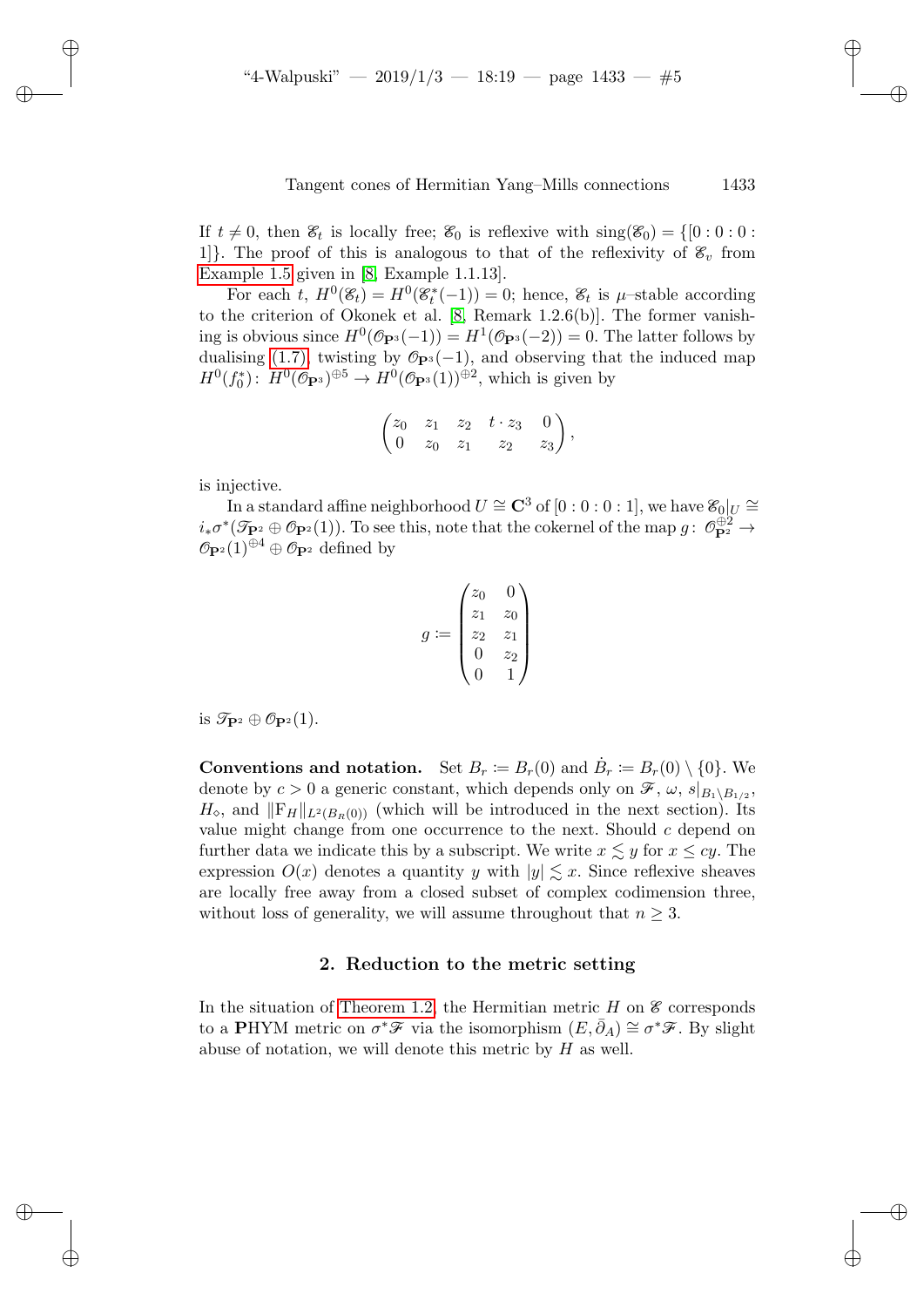Denote by  $\mathcal{F}_1, \ldots, \mathcal{F}_k$  the  $\mu$ -stable summands of  $\mathcal{F}$ . Denote by  $K_j$  the **PHYM** metric on  $\mathcal{F}_j$  with

$$
i\Lambda_{\omega_{FS}}\mathcal{F}_{K_j}=\lambda_j\cdot\text{id}_{F_j}\coloneqq\frac{2\pi}{(n-2)!\text{vol}(\mathbf{P}^{n-1})}\mu_j\cdot\text{id}_{F_j}=(2n-2)\pi\mu_j\cdot\text{id}_{F_j}
$$

with  $\omega_{FS}$  denoting the integral Fubini study form and for  $\mu_j := \mu(\mathcal{F}_j)$ . The Kähler form  $\omega_0$  associated with the standard Kähler metric on  $\mathbb{C}^n$  can be written as

(2.1) 
$$
\omega_0 = \frac{1}{2i} \bar{\partial} \partial |z|^2 = \pi r^2 \sigma^* \omega_{FS} + r \mathrm{d} r \wedge \pi^* \theta
$$

with  $\theta$  as in [Proposition 1.4.](#page-2-1) Therefore, we have

<span id="page-5-0"></span>
$$
i\Lambda_{\omega_0} \mathbf{F}_{\sigma^* K_j} = (2n-2)\mu_j r^{-2} \cdot \mathrm{id}_{\sigma^* F_j},
$$

and  $H_{\diamond,j} \coloneqq r^{2\mu_j} \cdot \sigma^* K_j$  satisfies

$$
i\Lambda_{\omega_0} F_{H_{\diamond,j}} = i\Lambda_{\omega_0} F_{\sigma^* K_j} + i\Lambda_{\omega_0} \bar{\partial} \partial \log r^{2\mu_j} \cdot id_{\sigma^* F_j}
$$
  
=  $i\Lambda_{\omega_0} F_{\sigma^* K_j} + \frac{1}{2} \Delta \log r^{2\mu_j} \cdot id_{\sigma^* F_j} = 0.$ 

Denote by  $A_{\diamond,j}$  the Chern connection associated with  $H_{\diamond,j}$  and by  $B_j$  the Chern connection associated with  $K_j$ . The isometry  $r^{\mu_j}$ :  $(\sigma^* F_j, H_{\diamond,j}) \to$  $\sigma^*(F_j, K_j)$  transforms  $A_{\diamond, j}$  into

$$
A_{*,j} \coloneqq (r^{\mu_j})_* A_{\diamond,j} = \sigma^* B_j + i\mu_j \operatorname{id}_{\sigma^* F_j} \cdot \pi^* \theta.
$$

In particular,

$$
A_* \coloneqq \bigoplus_{j=1}^k A_{*,j}
$$

is the pullback of a connection B on  $S^{2n-1}$ ; moreover,  $A_*$  is unitary with respect to

$$
H_* \coloneqq \bigoplus_{j=1}^k \sigma^* K_j.
$$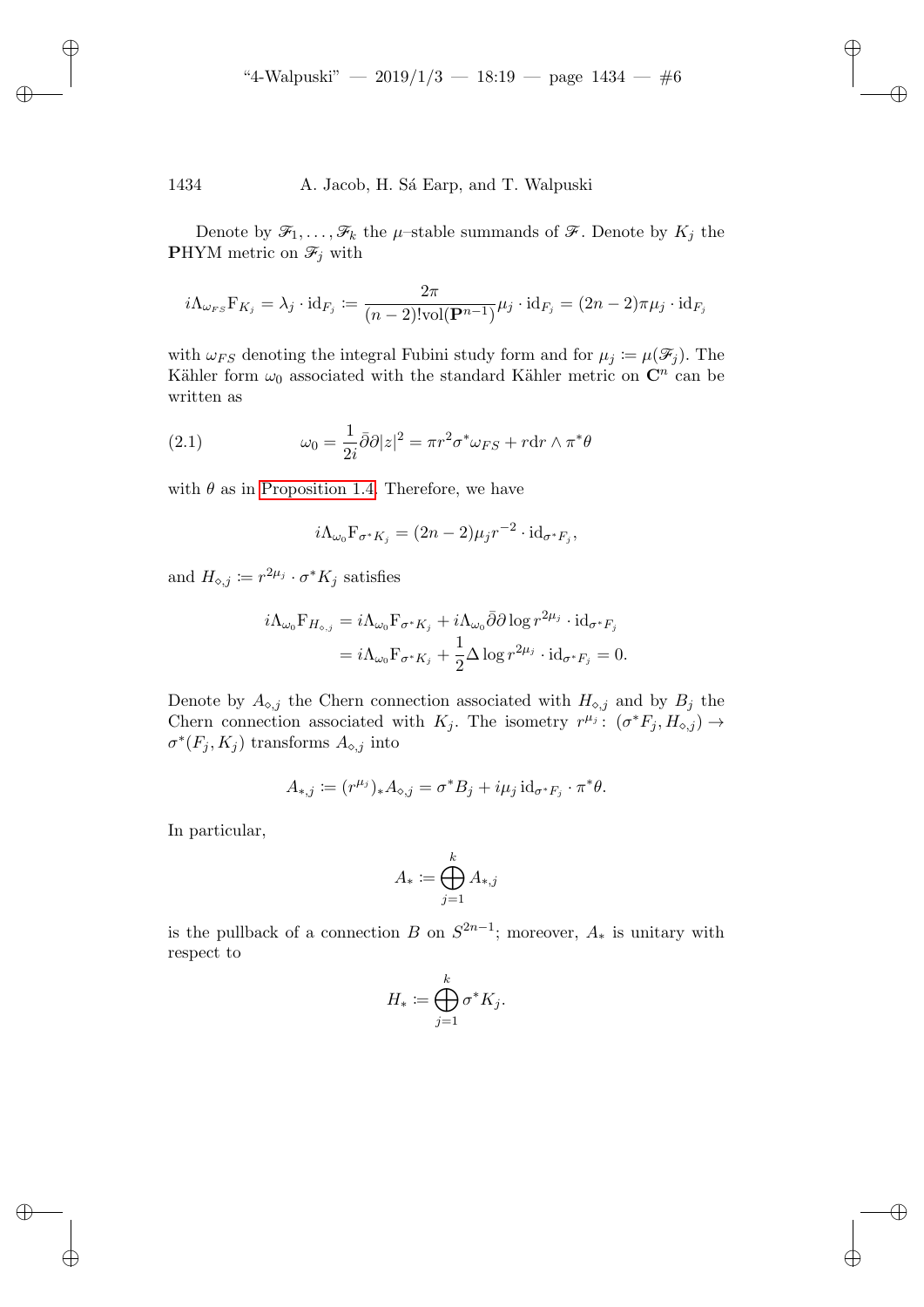<span id="page-6-1"></span>**Proposition 2.2.** Assume the above situation. Set  $H_{\diamond} := \bigoplus_{j=1}^{k} H_{\diamond,j}$  and fix  $R > 0$ . We have

<span id="page-6-2"></span>(2.3) 
$$
\left\| |z|^{2+\ell} \nabla_{H_{\diamond}}^{\ell} F_{H_{\diamond}} \right\|_{L^{\infty}(B_R)} < \infty \quad \text{for each } \ell \geq 0.
$$

Moreover, if  $\mathcal F$  is  $\mu$ -stable (that is  $k = 1$ ), then

<span id="page-6-3"></span>(2.4) 
$$
\int_{\partial B_r} |s|^2 \lesssim r^2 \int_{\partial B_r} |\nabla_{H_\circ} s|^2
$$

for all  $r \in (0, R]$  and  $s \in C^{\infty}(\partial B_r, i\mathfrak{su}(\sigma^*F, H_{\infty}))$ .

*Proof.* Using the isometry  $g := \bigoplus_{j=1}^k r^{\mu_j}$  both assertions can be translated to corresponding statements for  $A_{*}$ . The first assertion then follows since  $A_{*}$ is the pullback of a connection B on  $S^{2n-1}$ . If  $k = 1$ , then

$$
\nabla_B\colon C^\infty(S^{2n-1},i\mathfrak{su}(\rho^*F,K_1))\to \Omega^1(S^{2n-1},i\mathfrak{su}(\rho^*F,K_1))
$$

agrees with  $\nabla_{\rho^*B_1}$  because  $i\mu_1 \text{id}_{\sigma^*F_1}$  is central. Therefore, any element of  $\ker \nabla_B = \ker \nabla_{\rho^*B_1}$  must be invariant under the  $S^1$ -action and thus be the pullback of an element of ker  $\nabla_{B_1}$ . The latter vanishes because  $\mathcal{F}_1$  is  $\mu$ stable; hence, simple. This implies the second assertion.

In the situation of [Theorem 1.2,](#page-1-1) after a conformal change, which does not affect  $A^{\circ}$ , we can assume that det  $H = \det H_{\circ}$ . Setting

$$
s := \log(H_{\diamond}^{-1}H) \in C^{\infty}(\dot{B}_r, i\mathfrak{su}(\sigma^*F, H_{\diamond}))^3
$$
  
and  $\Upsilon(s) := \frac{e^{ad_s} - 1}{ad_s},$ 

we have

<span id="page-6-0"></span><sup>2</sup>

$$
e_*^{s/2}H = H_\diamond \quad \text{and} \quad e_*^{s/2}A = A_\diamond + a
$$
  
with 
$$
a := \frac{1}{2}\Upsilon(-s/2)\partial_{A_\diamond} s - \frac{1}{2}\Upsilon(s/2)\overline{\partial}_{A_\diamond} s;
$$

<sup>&</sup>lt;sup>3</sup>If  $H, K$  are two Hermitian inner products on a complex vector space  $V$ , then there is a unique endomorphism  $T \in End(V)$  which is self-adjoint with respect to H and K, has positive spectrum, and satisfies  $H(Tv, w) = K(v, w)$ . It is customary to denote T by  $H^{-1}K$ , and thus  $\log(H^{-1}K) = \log(T)$ .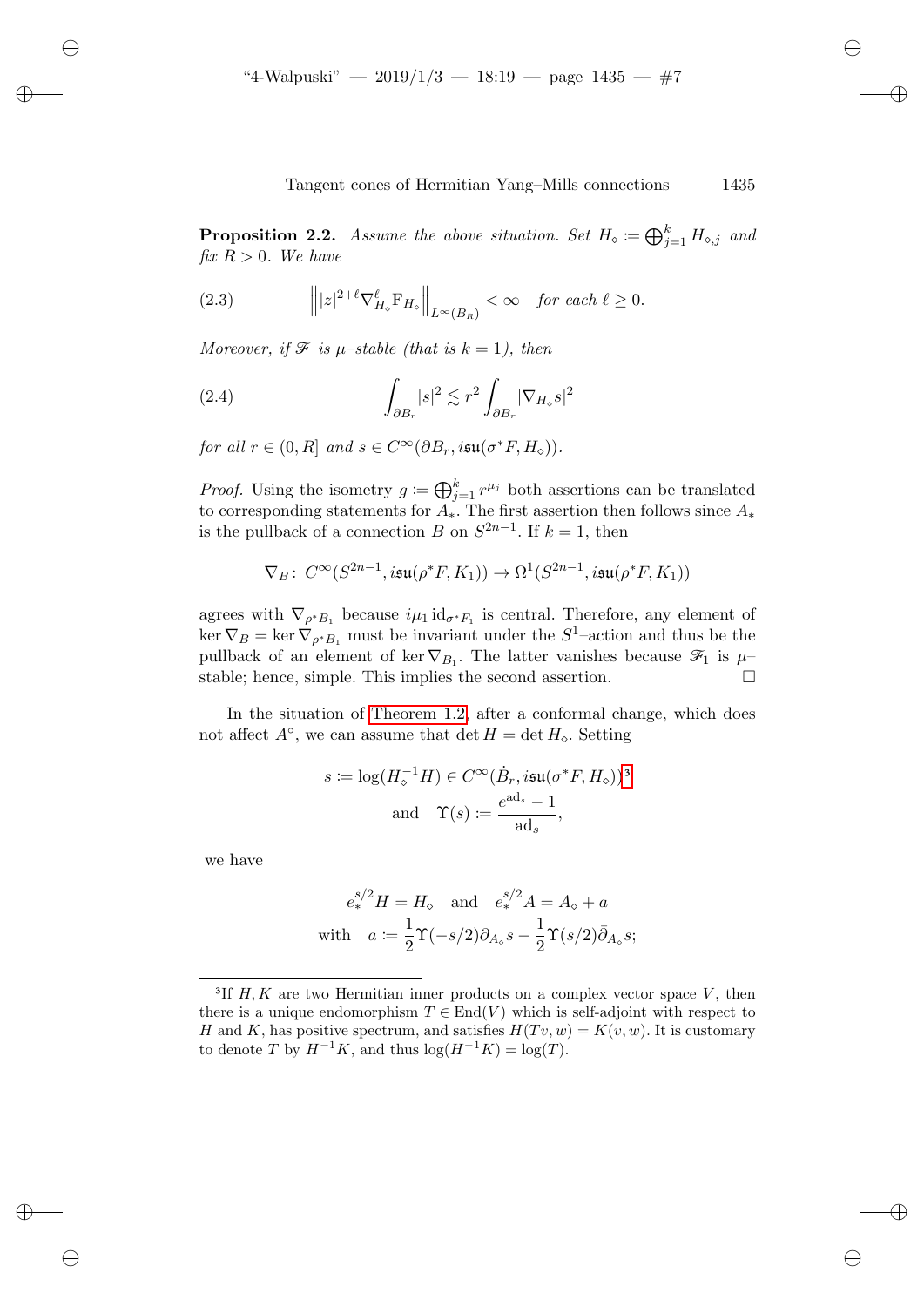see, e.g., [\[7,](#page-15-6) Appendix A]. Moreover, with  $g \coloneqq \bigoplus_{j=1}^k r^{\mu_j}$  we have

$$
g_* e_*^{s/2} A = A_* + gag^{-1}.
$$

Since

$$
|\nabla_{A_*}^k gag^{-1}|_{H_*} = |\nabla_{H_\diamond}^k a|_{H_\diamond} \quad \text{for each } k \ge 0,
$$

[Theorem 1.2](#page-1-1) will be a consequence of [Proposition 2.2](#page-6-1) and the following result.

<span id="page-7-0"></span>**Theorem 2.5.** Suppose  $\omega = \frac{1}{2}$  $\frac{1}{2i}\overline{\partial}\partial|z|^2 + O(|z|^2)$  is a Kähler form on  $\overline{B}_R \subset$  $\mathbb{C}^n$ ,  $\mathscr{E}$  is a holomorphic vector bundle over  $\dot{B}_R$ , and  $H_{\diamond}$  is a Hermitian metric on  $\mathscr E$  which is HYM with respect to  $\omega_0$  and satisfies [\(2.3\)](#page-6-2). If H is an admissible HYM metric on  $\mathcal E$  with  $\text{sing}(A_H) = \{0\}$  and  $\det H = \det H_\diamond$ , then

$$
s \coloneqq \log(H_\diamond^{-1} H) \in C^\infty(\dot B_R, i \mathfrak{su}(\pi^* F, H_\diamond))
$$

satisfies

$$
|s| \leq C_0
$$
 and  $|z|^k |\nabla_{H_0}^k s| \leq C_k (-\log|z|)^{-1/2}$  for each  $k \geq 1$ .

Moreover, if [\(2.4\)](#page-6-3) holds, then

$$
|z|^k |\nabla_{H_\diamond}^k s| \le D_k |z|^\alpha \quad \text{for each } k \ge 0.
$$

The constants  $C_k, D_k, \alpha > 0$  depend on  $\omega, H_{\diamond}$ ,  $s|_{B_R \setminus B_{R/2}}$ , and  $||F_H||_{L^2(B_R)}$ .

The next three sections of this paper are devoted to proving [Theorem 2.5.](#page-7-0) Without loss of generality, we will assume that the radius  $R$  is one. We set  $B \coloneqq B_1$  and  $\dot{B} \coloneqq \dot{B}_1$ .

# 3. A priori  $C^0$  estimate

As a first step towards proving [Theorem 2.5](#page-7-0) we bound  $|s|$ , using an argument which is essentially contained in Bando and Siu [\[2,](#page-15-3) Theorem 2(a) and (b)].

<span id="page-7-1"></span>**Proposition 3.1.** We have  $|s| \in L^{\infty}(B)$  and  $||s||_{L^{\infty}(B)} \leq c$ .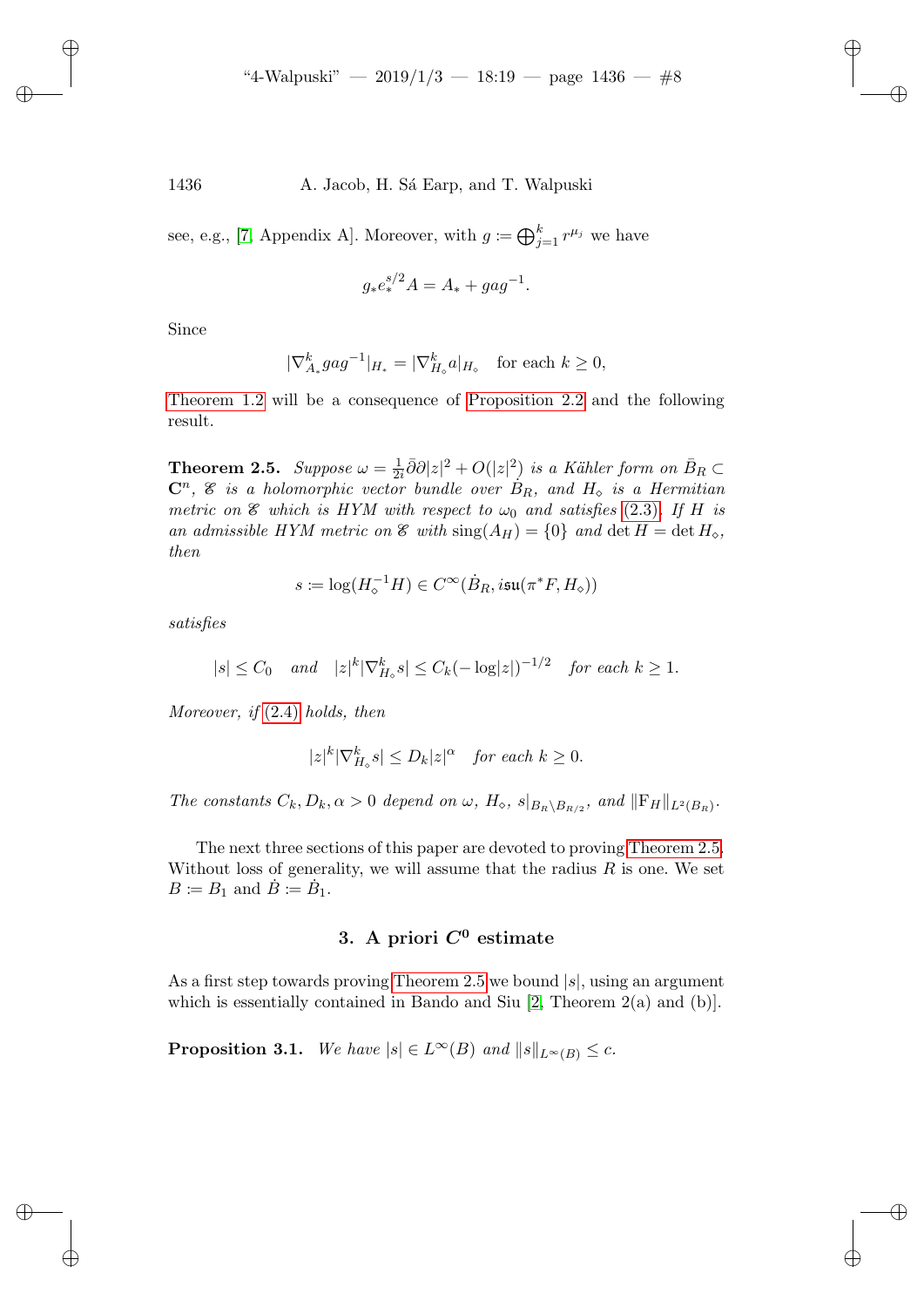Proof. The proof relies on the differential inequality

(3.2) 
$$
\Delta \log \text{tr } H_0^{-1} H_1 \lesssim |\mathbf{K}_{H_1} - \mathbf{K}_{H_0}|
$$

for Hermitian metrics  $H_0$  and  $H_1$  with det  $H_0 = \det H_1$ , and with

<span id="page-8-0"></span>
$$
K_H \coloneqq i\Lambda F_H - \frac{\text{tr}(i\Lambda F_H)}{\text{rk } E} \cdot \text{id}_E;
$$

see  $[9, p. 13]$  $[9, p. 13]$  for a proof.

<span id="page-8-1"></span>**Step 1.** We have  $\log \text{tr } e^s \in W^{1,2}(B)$  and  $\|\log \text{tr } e^s\|_{W^{1,2}(B)} \leq c$ .

Choose  $1 \leq i < j \leq n$  and define the projection  $\pi: B \to \mathbb{C}^{n-2}$  by

$$
\pi(z)\coloneqq (z_1,\ldots,\hat{z}_i,\ldots\hat{z}_j,\ldots,z_n).
$$

For  $\zeta \in \mathbb{C}^{n-2}$ , denote by  $\nabla_{\zeta}$  and  $\Delta_{\zeta}$  the derivative and the Laplacian on the slice  $\pi^{-1}(\zeta)$  respectively. Set  $f_{\zeta} := \log \text{tr } e^s|_{\pi^{-1}(\zeta)}$ . Applying [\(3.2\)](#page-8-0) to  $H|_{\pi^{-1}(\zeta)}$ and  $H_{\diamond}|_{\pi^{-1}(\zeta)}$  we obtain

$$
\Delta_{\zeta} f_{\zeta} \lesssim |\mathcal{F}_H| + |\mathcal{F}_{H_{\circ}}|.
$$

Fix  $\chi \in C^{\infty}(\mathbb{C}^2; [0,1])$  such that  $\chi(\eta) = 1$  for  $|\eta| \leq 1/2$  and  $\chi(\eta) = 0$  for  $|\eta| \geq 1/\sqrt{2}$ . For  $0 < |\zeta| \leq 1/\sqrt{2}$  and  $\varepsilon > 0$ , we have

$$
\int_{\pi^{-1}(\zeta)} |\nabla_{\zeta} (\chi f_{\zeta})|^2 \lesssim \int_{\pi^{-1}(\zeta)} \chi^2 f_{\zeta} (|\mathbf{F}_H| + |\mathbf{F}_{H_{\circ}}|) + 1
$$
  
\n
$$
\leq \varepsilon \int_{\pi^{-1}(\zeta)} |\chi f_{\zeta}|^2 + \varepsilon^{-1} \int_{\pi^{-1}(\zeta)} |\mathbf{F}_H|^2 + |\mathbf{F}_{H_{\circ}}|^2 + 1.
$$

Using the Dirichlet–Poincaré inequality and rearranging, we obtain

$$
\int_{\pi^{-1}(\zeta)} |\chi f_{\zeta}|^2 + |\nabla_{\zeta}(\chi f_{\zeta})|^2 \lesssim \int_{\pi^{-1}(\zeta)} |F_H|^2 + |F_{H_{\circ}}|^2 + 1.
$$

Integrating over  $0 < |\zeta| \leq 1/$ 2 yields

$$
\int_{B} |\log \operatorname{tr} e^s|^2 + |\nabla' \log \operatorname{tr} e^s|^2 \lesssim \int_{B} |\mathbf{F}_H|^2 + |\mathbf{F}_{H_{\circ}}|^2 + 1
$$

with  $\nabla'$  denoting the derivative along the fibres of  $\pi$ . Using [\(2.3\)](#page-6-2) and  $n \geq 3$ ,  $F_{H_{\circ}} \in L^2(B)$ . Since the choice of i, j defining  $\pi$  was arbitrary, the asserted inequality follows.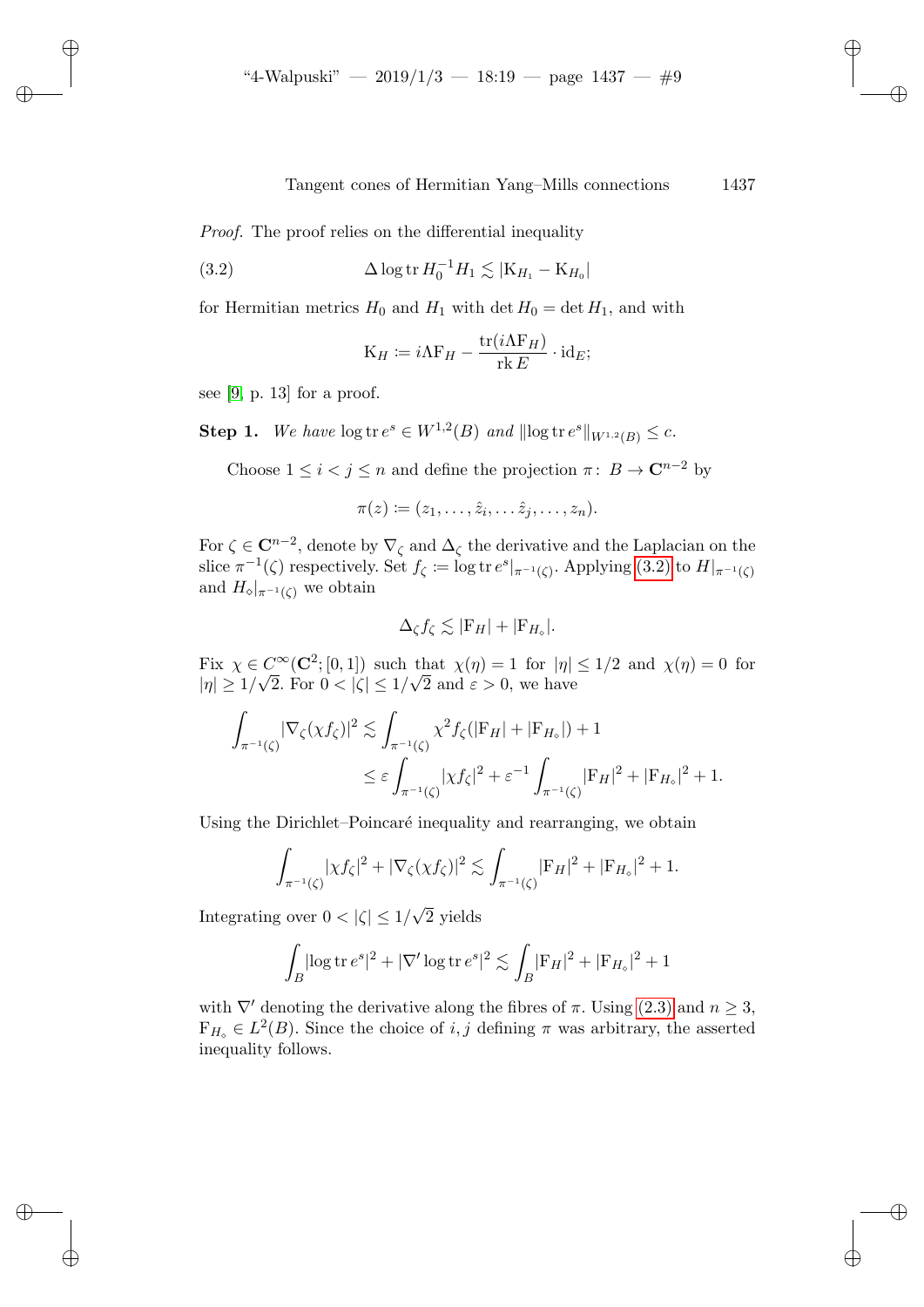<span id="page-9-0"></span>Step 2. The differential inequality

$$
\Delta \log \operatorname{tr} e^s \lesssim |K_{H_o}|
$$

holds on B in the sense of distributions.

Fix a smooth function  $\chi: [0, \infty) \to [0, 1]$  which vanishes on [0, 1] and is equal to one on  $[2,\infty)$ . Set  $\chi_{\varepsilon} := \chi(|\cdot|/\varepsilon)$ . By  $(3.2)$ , for  $\phi \in C_0^{\infty}(B)$ , we have

$$
\int_{B} \Delta \phi \cdot \log \text{tr } e^{s}
$$
\n
$$
= \lim_{\varepsilon \to 0} \int_{B} \chi_{\varepsilon} \cdot \Delta \phi \cdot \log \text{tr } e^{s}
$$
\n
$$
\lesssim \int_{B} \phi \cdot |\mathbf{K}_{H_{\circ}}| + \lim_{\varepsilon \to 0} \int_{B} \phi \cdot (\Delta \chi_{\varepsilon} \cdot \log \text{tr } e^{s} - 2 \langle \nabla \chi_{\varepsilon}, \nabla \log \text{tr } e^{s} \rangle).
$$

Since  $n \geq 3$ , we have  $\|\chi_{\varepsilon}\|_{W^{2,2}(B)} \lesssim \varepsilon^2$ . Because  $\log \text{tr } e^s \in W^{1,2}(B)$ , this shows that the limit vanishes.

**Step 3.** We have  $\log tr e^s \in L^{\infty}(B)$  and  $\|\log tr e^s\|_{L^{\infty}(B)} \leq c$ .

Since  $\text{tr } s = 0$ , we have  $|s| \leq \text{rk}(\mathscr{E}) \cdot \log \text{tr } e^s$ ; in particular,  $\log \text{tr } e^s$  is non-negative. By hypothesis  $K_H = 0$ . Since  $H_{\diamond}$  is PHYM with respect to  $\omega_0$  and  $|F_{H_o}| \lesssim |z|^{-2}$  by hypothesis [\(2.3\),](#page-6-2) we have  $|K_{H_o}| \leq c$ . The asserted inequality thus follows from [Step 2](#page-9-0) via Moser iteration; see [\[5,](#page-15-7) Theorem 8.1].  $\Box$ 

#### 4. A priori Morrey estimates

The following decay estimates are the crucial ingredients of the proof of [Theorem 2.5.](#page-7-0)

<span id="page-9-2"></span>**Proposition 4.1.** For  $r \in [0,1]$ , we have

$$
\int_{B_r} |\nabla_{H_\diamond} s|^2 \lesssim r^{2n-2} (-\log r)^{-1}.
$$

<span id="page-9-1"></span>**Proposition 4.2.** If [\(2.4\)](#page-6-3) holds, then there is a constant  $\alpha > 0$ , depending on  $||s||_{L^{\infty}(B)}$  in a monotone decreasing way, such that for  $r \in [0,1]$  we have

$$
\int_{B_r} |s|^2 \lesssim r^{2n+2\alpha} \quad \text{and} \quad \int_{B_r} |\nabla_{H_\diamond} s|^2 \lesssim r^{2n-2+2\alpha}.
$$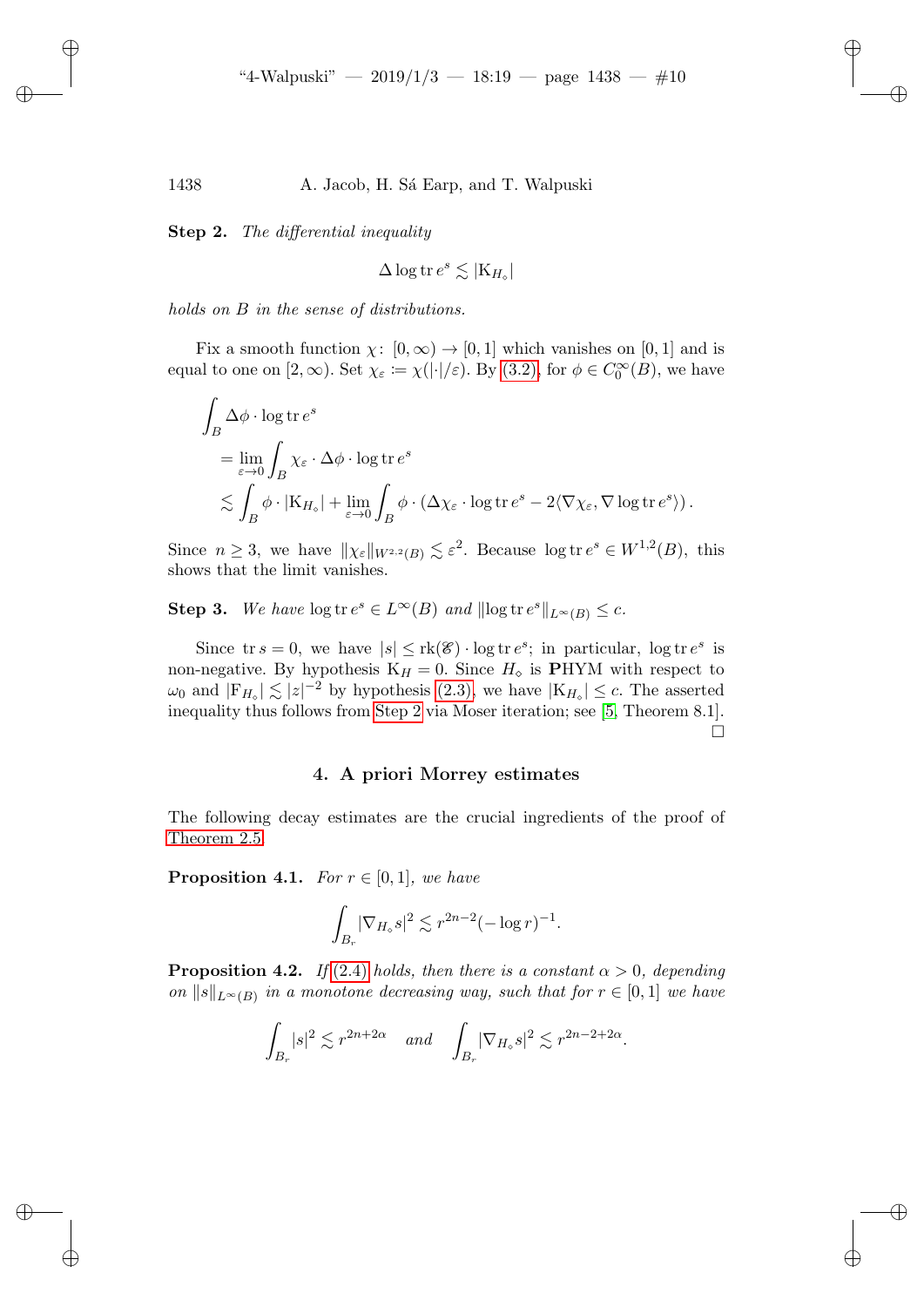Both of these results rely on the following inequality.

#### <span id="page-10-0"></span>Proposition 4.3. We have

$$
|\nabla_{H_{\diamond}}s|^2 \lesssim 1 - \Delta|s|^2.
$$

*Proof.* Since  $H = H_{\phi}e^{s}$  is **PHYM**, we have

$$
\Delta|s|^2 + 2|v(-s)\nabla_{H_\diamond} s|^2 \le -4\langle K_{H_\diamond}, s \rangle
$$

with

$$
\upsilon(-s) = \sqrt{\frac{1 - e^{-\operatorname{ad}_s}}{\operatorname{ad}_s}} \in \operatorname{End}(\mathfrak{gl}(E));
$$

see, e.g., [\[7,](#page-15-6) Proposition A.6]. The assertion follows using

$$
\sqrt{\frac{1-e^{-x}}{x}} \gtrsim \frac{1}{\sqrt{1+|x|}},
$$

 $\|K_{H_{\diamond}}\|_{L^{\infty}} \leq c$ , which is a consequence of [\(2.3\)](#page-6-2) and the fact that  $H_{\diamond}$  is HYM with respect to  $\omega_0$ , and the bound on |s| established in [Proposition 3.1.](#page-7-1)  $\Box$ 

*Proof of [Proposition 4.2.](#page-9-1)* The proof is very similar to that of [\[7,](#page-15-6) Proposition C.2]. Nevertheless, for the reader's convenience we provide the necessary details.

Define  $g: [0, 1/2] \to [0, \infty]$  by

$$
g(r) \coloneqq \int_{B_r} |z|^{2-2n} |\nabla_{H_\diamond} s|^2.
$$

We will show that

$$
g(r) \leq c r^{2\alpha},
$$

which implies the second asserted inequality and using  $(2.4)$  also the first.

#### **Step 1.** We have  $q \leq c$ .

Fix a smooth function  $\chi: [0, \infty) \to [0, 1]$  which is equal to one on  $[0, 1]$ and vanishes outside [0, 2]. Set  $\chi_r(\cdot) := \chi(|\cdot|/r)$ . For  $r > \varepsilon > 0$ , using [Propo](#page-10-0)[sition 4.3](#page-10-0) and [Proposition 3.1,](#page-7-1) and with  $G$  denoting Green's function on  $B$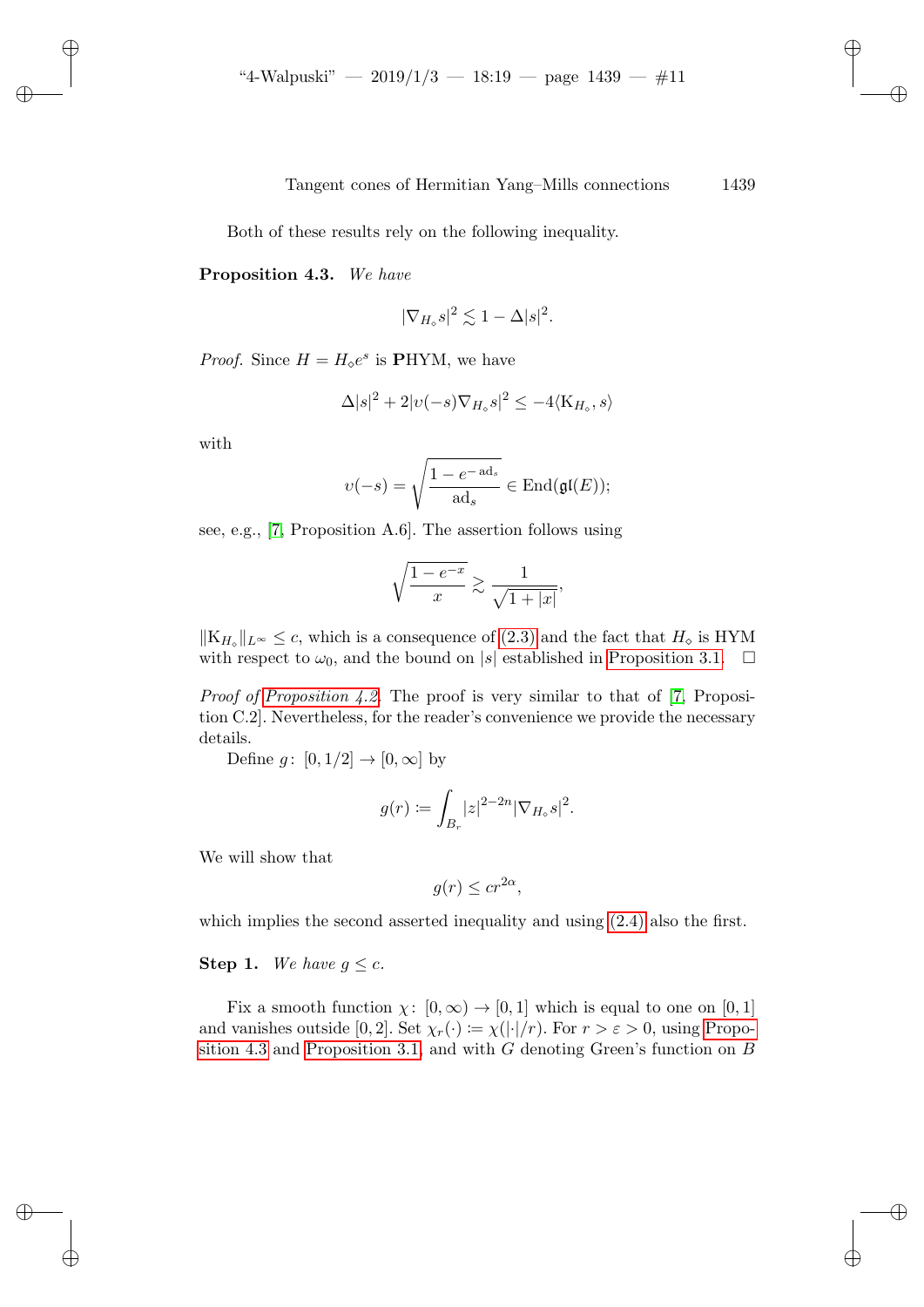centered at 0, we have

$$
\int_{B_r \backslash B_{\varepsilon}} |z|^{2-2n} |\nabla_{H_{\varepsilon}} s|^2 \lesssim \int_{B_{2r} \backslash B_{\varepsilon/2}} \chi_r(1 - \chi_{\varepsilon/2}) G(1 - \Delta |s|^2)
$$
  

$$
\lesssim \int_{B_{2r} \backslash B_r} |z|^{-2n} |s|^2 + r^2 + \varepsilon^{-2n} \int_{B_{\varepsilon} \backslash B_{\varepsilon/2}} |s|^2
$$
  

$$
\leq c.
$$

**Step 2.** There are constants  $\gamma \in [0,1)$  and  $A > 0$  such that

$$
g(r) \le \gamma g(2r) + Ar^2.
$$

Continuing the inequality from [Step 1](#page-8-1) using [\(2.4\),](#page-6-3) we have

$$
\int_{B_r \backslash B_{\varepsilon}} |z|^{2-2n} |\nabla_{H_{\circ}} s|^2 \lesssim \int_{B_{2r} \backslash B_r} |z|^{2-2n} |\nabla_{H_{\circ}} s|^2 + r^2 + \varepsilon^{2-2n} \int_{B_{\varepsilon} \backslash B_{\varepsilon/2}} |\nabla_{H_{\circ}} s|^2
$$
  

$$
\lesssim g(2r) - g(r) + r^2 + g(\varepsilon).
$$

By Lebesgue's monotone convergence theorem, the last term vanishes as  $\varepsilon$ tends to zero; hence, the asserted inequality follows with  $\gamma = \frac{c}{c+1}$  and  $A = c$ .

**Step 3.** We have  $g \leq cr^{2\alpha}$  for some  $\alpha \in (0,1)$ .

This follows from [Step 1](#page-8-1) and [Step 2](#page-9-0) and as in [\[7,](#page-15-6) Step 3 in the proof of Proposition C.2.

*Proof of [Proposition 4.1.](#page-9-2)* We use the same notation as in the proof of [Propo](#page-9-1)[sition 4.2.](#page-9-1) It still holds that  $q \leq c$ . However, the proof of the doubling esti-mate in [Step 2](#page-9-0) uses that  $\mathcal F$  is simple and will not carry over. Instead, using integration by parts and Hölder's inequality we have

$$
\int_{B_r \backslash B_{\varepsilon}} |z|^{2-2n} |\nabla_{H_{\diamond}} s|^2 \lesssim \int_{B_{2r} \backslash B_{\varepsilon/2}} \chi_r (1 - \chi_{\varepsilon/2}) G(1 - \Delta |s|^2)
$$
  

$$
\lesssim \int_{B_{2r} \backslash B_r} |z|^{1-2n} \partial_r |s|^2 + r^2 + \varepsilon^{1-2n} \int_{B_{\varepsilon} \backslash B_{\varepsilon/2}} \partial_r |s|^2
$$
  

$$
\lesssim \left( \int_{B_{2r} \backslash B_r} |z|^{2-2n} |\nabla_{H_{\diamond}} s|^2 \right)^{1/2} + r^2
$$
  

$$
+ \left( \int_{B_{\varepsilon} \backslash B_{\varepsilon/2}} |z|^{2-2n} |\nabla_{H_{\diamond}} s|^2 \right)^{1/2}.
$$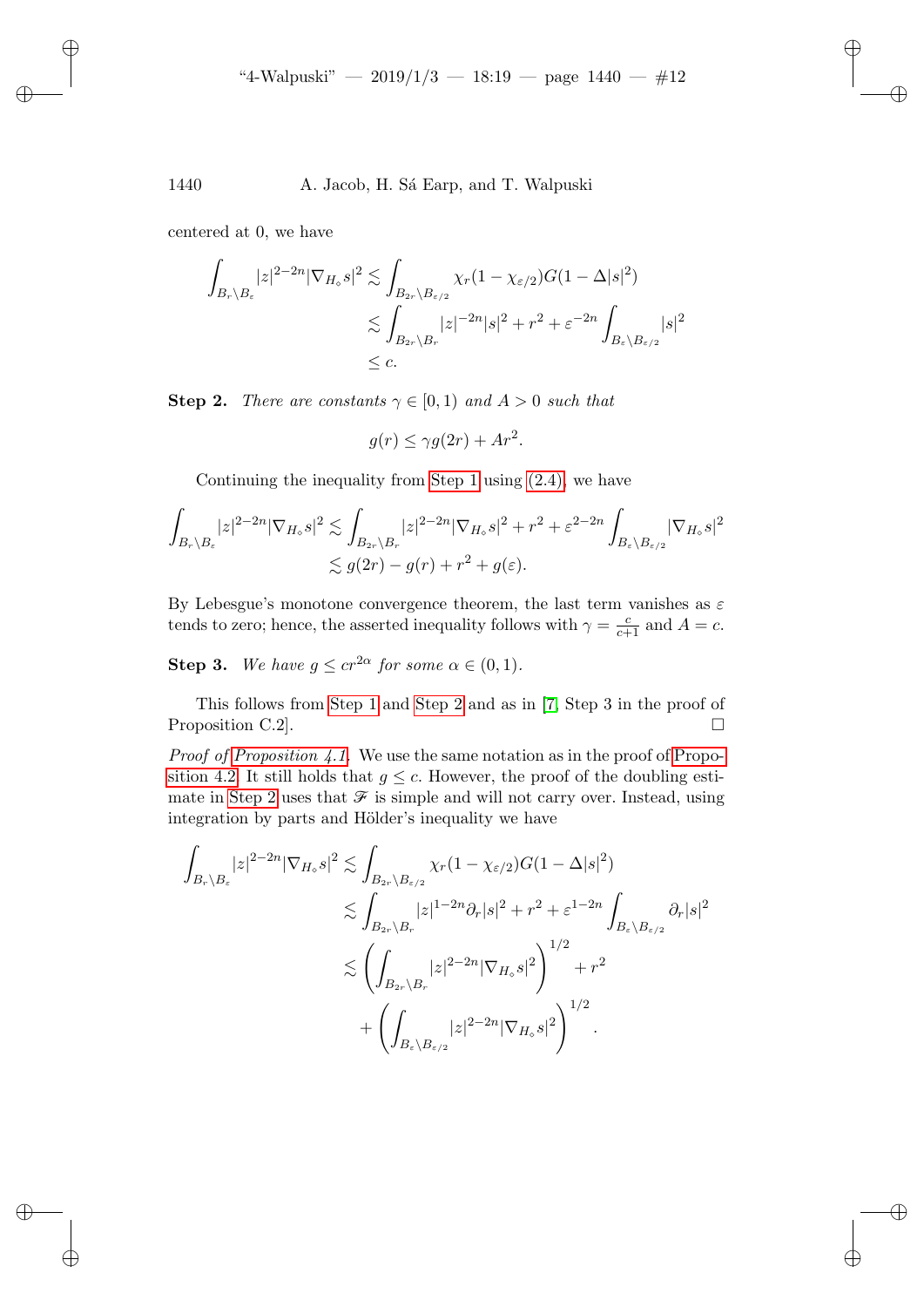By Lebesgue's monotone convergence theorem, the last term vanishes as  $\varepsilon$ tends to zero; hence,

$$
g(r) \lesssim (g(2r) - g(r))^{1/2} + r^2.
$$

The asserted inequality now follows from [Proposition 4.4.](#page-12-0)

<span id="page-12-0"></span>**Proposition 4.4.** If  $g: [0, 1] \rightarrow [0, \infty)$  is monotone increasing and satisfies

$$
g(r) \le A(g(2r) - g(r))^{1/2} + Br^2,
$$

then there are constants  $c > 0$  and  $r_0 \in (0, 1]$ , depending on A, B and  $g(1)$ , such that

$$
g(r) \lesssim c(-\log r)^{-1}
$$

*for*  $r \in (0, r_0]$ .

*Proof.* For  $r \in (0, r_0]$  the function  $h(r) := g(r) + B/Ar^2$  satisfies

$$
h(r)^2 \le 2A(h(2r) - h(r));
$$

hence,

$$
h(r) \le \frac{1}{1 + \varepsilon h(r)} h(2r)
$$

with  $\varepsilon = 1/2A$ . We can assume that  $\varepsilon h(1) \leq 1/2$ . Using  $(1+x)^{-1} \leq 1-x$ for  $x \ge 0$ , and  $(1-x)^k \le 1-\frac{k}{2}$  $\frac{k}{2}x$  for  $x \in [0, 1/2]$ , we derive

$$
0 \le h(2^{-k}) \le \left(1 - \frac{k\varepsilon}{2}h(2^{-k})\right)h(1);
$$

hence,

$$
h(2^{-k}) \le \frac{2}{\varepsilon k}.
$$

 $\Box$ 

### 5. Proof of [Theorem 2.5](#page-7-0)

For  $r > 0$ , define  $m_r: \mathbb{C}^n \to \mathbb{C}^n$  by  $m_r(z) \coloneqq rz$ . Set

$$
s_r \coloneqq m_r^*(s|_{B_{4r}\setminus B_{r/2}}) \in C^\infty(B_4 \setminus B_{1/2}, i\mathfrak{su}(E, H_*)) \quad \text{and} \quad H_{\diamond,r} \coloneqq m_r^* H_\diamond.
$$

The metric  $H_{\diamond,r}e^{s_r}$  is **PHYM** with respect to  $\omega_r := r^{-2}m_r^*\omega$  and  $||F_{H_{\circ},r}||_{C^{k}(B_{4}\setminus B_{1/2})} \leq c_{k}.$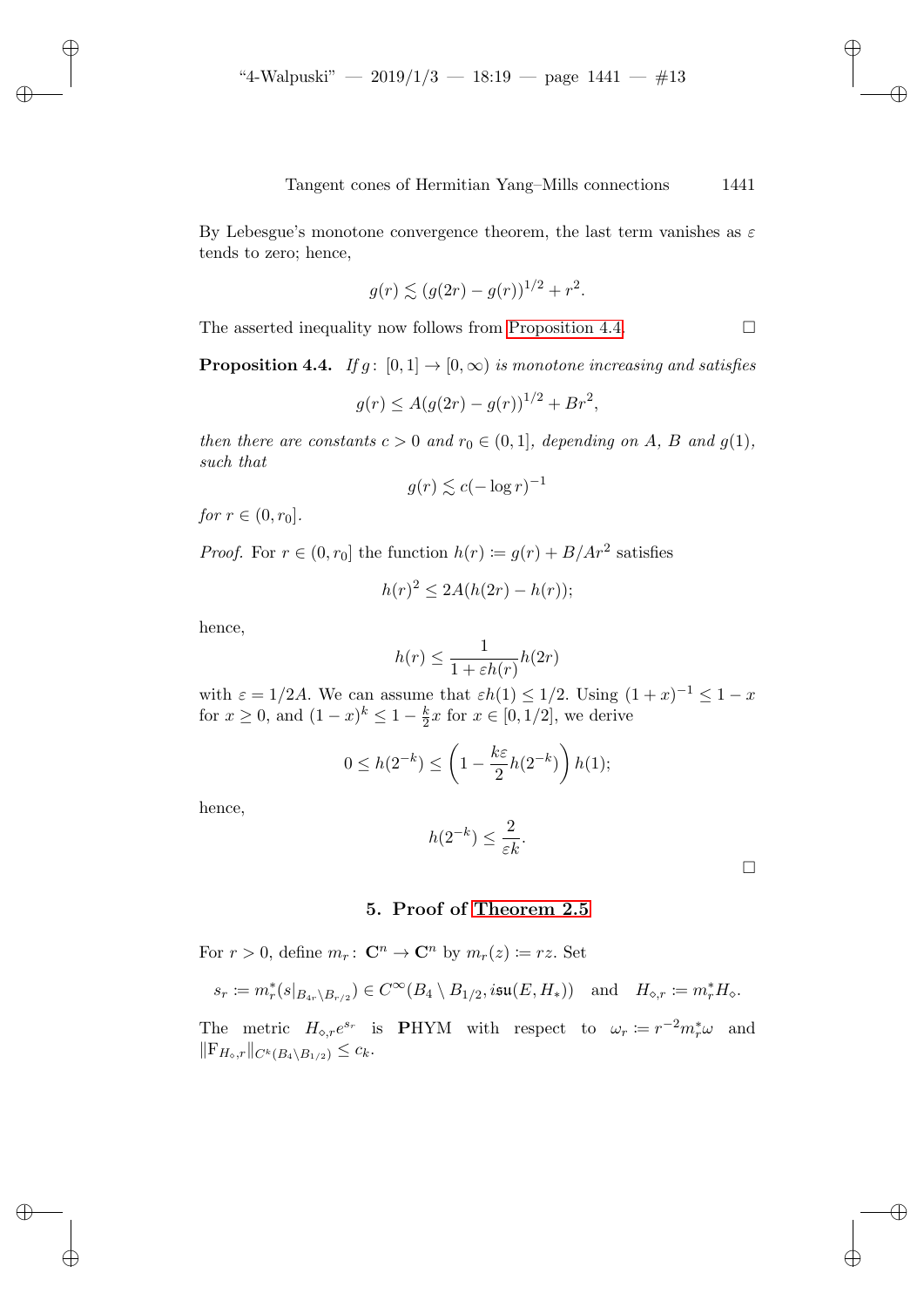[Proposition 3.1,](#page-7-1) [\(2.3\)](#page-6-2) and interior estimates for PHYM metrics [\[7,](#page-15-6) Theorem C.1] imply that

$$
||s_r||_{C^k(B_3 \setminus B_{3/4})} \leq c_k.
$$

By [Proposition 4.1,](#page-9-2) we have

$$
\|\nabla_{H_{\diamond,r}} s_r\|_{L^2(B_3 \setminus B_{3/4})} \leq c_k (-\log r)^{-1/2}.
$$

Schematically,  $K_{H_{\diamond},r}e^{sr}=0$  can be written as

$$
\nabla_{H_{\diamond,r}}^* \nabla_{H_{\diamond,r}} s_r + B(\nabla_{H_{\diamond,r}} s \otimes \nabla_{H_{\diamond,r}} s_r) = C(K_{H_{\diamond,r}}),
$$

where  $B$  and  $C$  are linear with coefficients depending on  $s$ , but not on its derivatives; see, e.g., [\[7,](#page-15-6) Proposition A.1]. Since  $||K_{H_{\diamond,r}}||_{C^{k}(B_3\setminus B_{3/4})} \leq c_k r^2$ , as in [\[7,](#page-15-6) Step 3 in the proof of Proposition 5.1], standard interior estimates imply that

$$
\|\nabla_{H_{\diamond,r}}^k s_r\|_{L^\infty(B_2\setminus B_1)} \le c_k (-\log r)^{-1/2}
$$

and, hence, the asserted inequalities, for each  $k \geq 1$ . (The asserted inequality for  $k = 0$  has already be proven in [Proposition 3.1.](#page-7-1))

If [\(2.4\)](#page-6-3) holds, then by [Proposition 4.2](#page-9-1) we have

$$
\|\nabla_{H_{\diamond},r} s_r\|_{L^2(B_4 \setminus B_{1/2})} \lesssim r^{\alpha} \quad \text{and} \quad \|s_r\|_{L^2(B_4 \setminus B_{1/2})} \lesssim r^{\alpha};
$$

hence, using standard interior estimates

$$
\|\nabla_{H_{\diamond,r}}^k s_r\|_{L^2(B_2\setminus B_1)} \lesssim r^{\alpha} \quad \text{for each } k \ge 0.
$$

<span id="page-13-0"></span>This concludes the proof of [Theorem 2.5.](#page-7-0)

6. Proof of [Proposition 1.4](#page-2-1)

We will make use of the following general fact about connections over manifolds with free  $S^1$ -actions.

**Proposition 6.1.** Let M be a manifold with a free  $S^1$ -action. Denote the associated Killing field by  $\xi \in \text{Vect}(M)$  and let  $q: M \to M/S^1$  be the canonical projection. Suppose  $\theta \in \Omega^1(M)$  is such that  $\theta(\xi) = 1$  and  $\mathscr{L}_{\xi} \theta = 0$ . Let A be a unitary connection on a Hermitian vector bundle  $(E, H)$  over M. If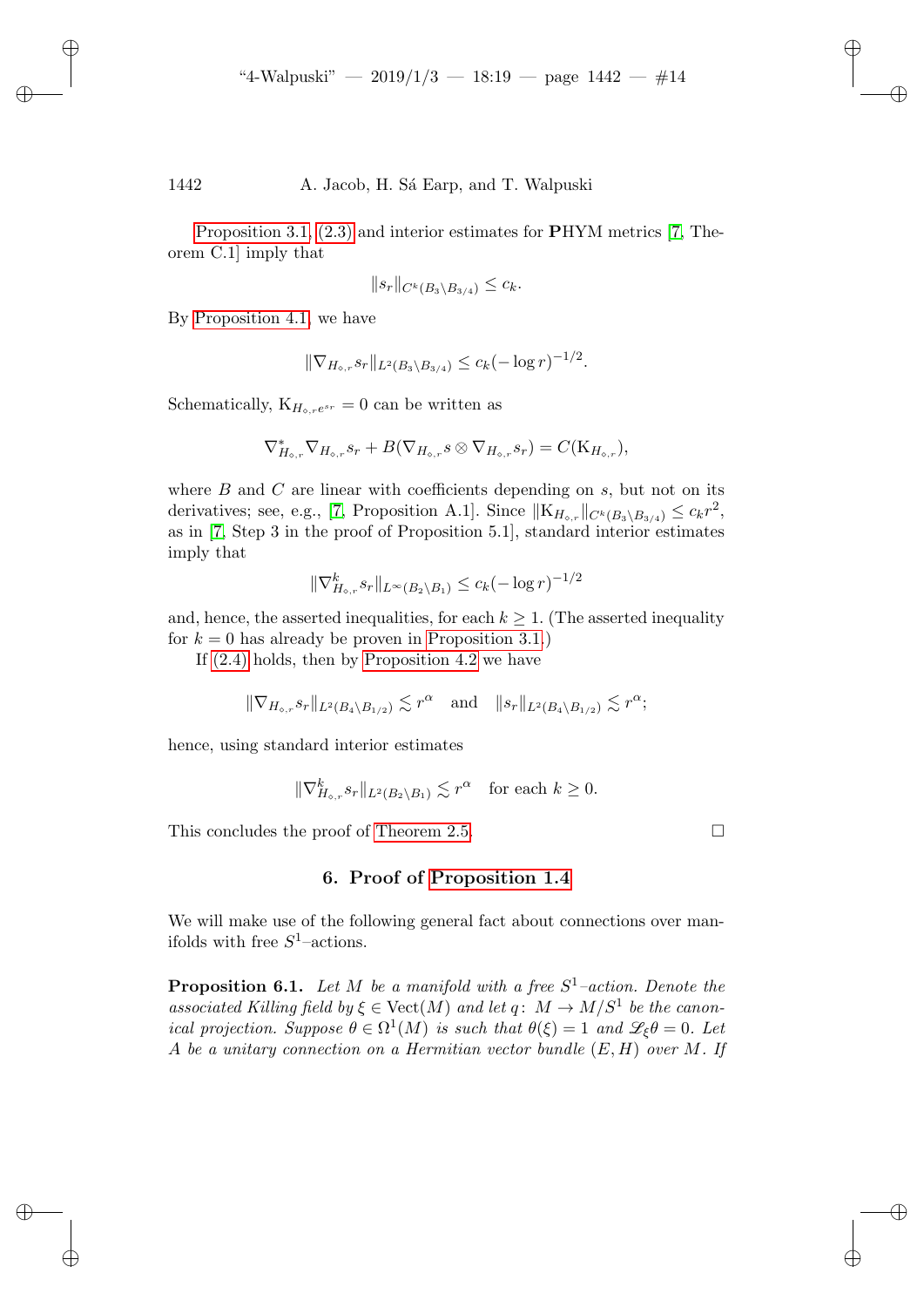$i(\xi)F_A = 0$ , then there is a  $k \in \mathbb{N}$  and, for each  $j \in \{1, ..., k\}$ , a Hermitian vector bundles  $(F_j, K_j)$  over  $M/S^1$  such that

$$
E = \bigoplus_{j=1}^{k} E_j \quad and \quad H = \bigoplus_{j=1}^{k} H_j
$$

with  $E_j := q^* F_j$  and  $H_j := q^* K_j$ ; moreover, the bundles  $E_j$  are parallel and, for each  $j \in \{1, ..., k\}$ , there are a unitary connection  $B_j$  on  $F_j$  and  $\mu_j \in \mathbf{R}$ such that

$$
A = \bigoplus_{j=1}^{k} q^* B_j + i \mu_j \operatorname{id}_{E_j} \cdot \theta.
$$

*Proof.* Denote by  $\tilde{\xi} \in \text{Vect}(\mathbf{U}(E))$  the A–horizontal lift of  $\xi$ . This vector field integrates to an **R**–action on  $U(E)$ . Thinking of A as an  $\mathfrak{u}(r)$ –valued 1–form on  $U(E)$  and  $F_A$  as an  $\mathfrak{u}(r)$ -valued 2-form on  $U(E)$ , we have

$$
\mathscr{L}_{\tilde{\xi}}A = i(\tilde{\xi})\mathbf{F}_A = 0;
$$

hence, A is invariant with respect to the **R**–action on  $U(E)$ .

The obstruction to the **R**-action on  $U(E)$  inducing an  $S^1$ -action is the action of  $1 \in \mathbf{R}$  and corresponds to a gauge transformation  $\mathbf{g}_A \in \mathcal{G}(\mathbf{U}(E))$ fixing A. If this obstruction vanishes, i.e.,  $\mathbf{g}_A = id_{\mathrm{U}(E)}$ , then  $E \cong q^*F$  with  $F = E/S<sup>1</sup>$  and there is a connection  $A_0$  on F such that  $A = q^*A_0$ .

If the obstruction does not vanish, we can decompose  $E$  into pairwise orthogonal parallel subbundles  $E_j$  such that  $\mathbf{g}_A$  acts on  $E_j$  as multiplication with  $e^{i\mu_j}$  for some  $\mu_j \in \mathbf{R}$ . Set  $\tilde{A} := A - \bigoplus_{j=1}^k i\mu_j \operatorname{id}_{E_j} \cdot \theta$ . This connection also satisfies  $i(\tilde{\xi})F_{\tilde{A}} = 0 \in \Omega^1(M, \mathfrak{g}_{E})$  and the subbundles  $E_j$  are also parallel with respect to  $E_j$ . Since  $\mathbf{g}_{\tilde{A}} = id_E$ , the assertion follows.

In the situation of [Proposition 1.4,](#page-2-1) with  $\xi \in S^{2n-1}$  denoting the Killing field for the  $S^1$ -action we have  $i(\xi)F_{A_0}=0$ ; c.f., Tian [\[10,](#page-16-2) discussion after Conjecture 2]. Therefore, we can write

$$
A_*=\bigoplus_{j=1}^k \sigma^*B_j+i\mu_j\operatorname{id}_{E_j}\cdot\pi^*\theta.
$$

Since  $d\theta = 2\pi \rho^* \omega_{FS}$ , we have

$$
\mathbf{F}_{A_*} = \bigoplus_{j=1}^k \sigma^* \mathbf{F}_{B_j} + 2\pi i \mu_j \mathrm{id}_{E_j} \cdot \sigma^* \omega_{FS}.
$$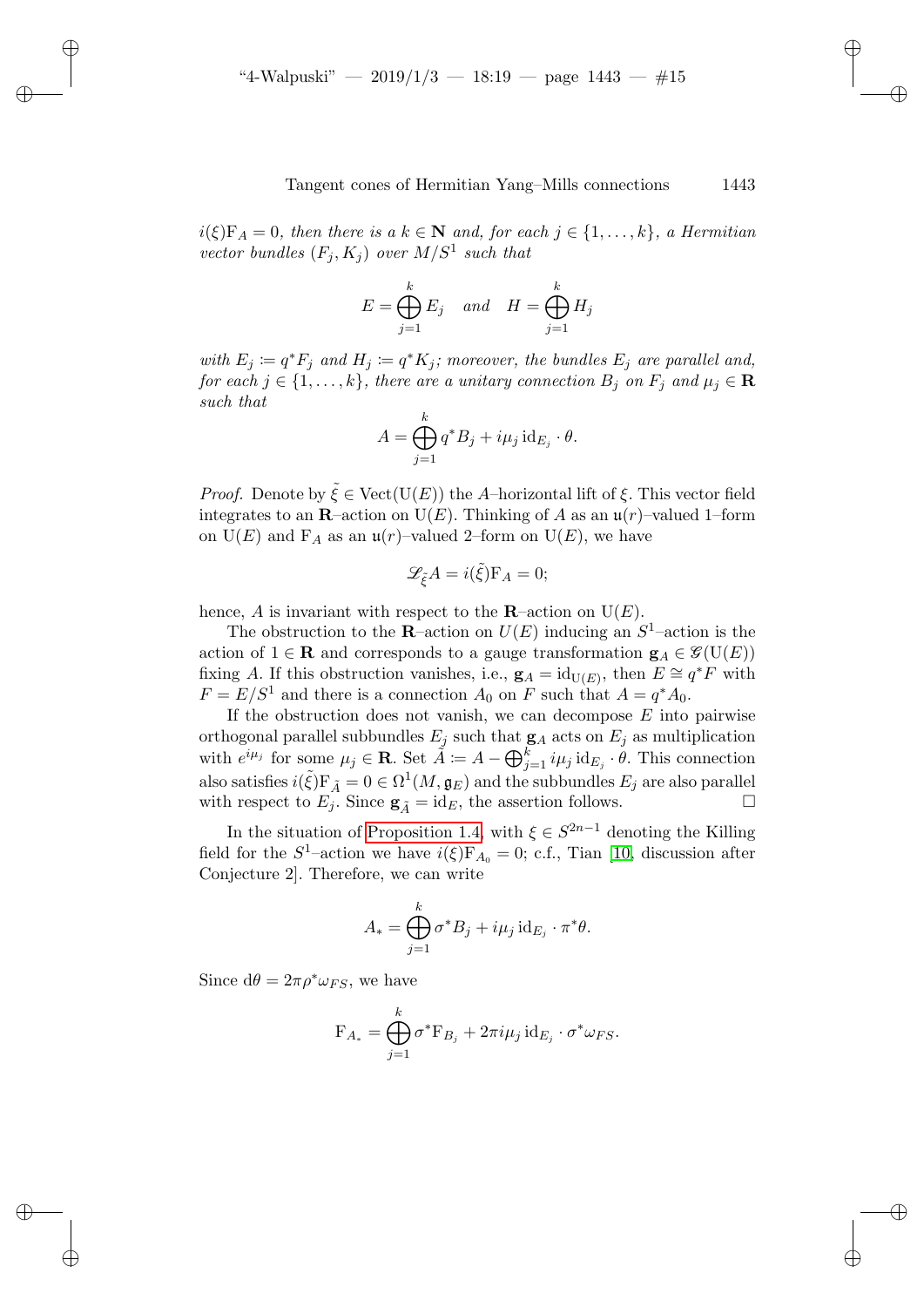Using [\(2.1\),](#page-5-0)  $A_*$  being HYM with respect to  $\omega_0$  can be seen to be equivalent to

$$
\mathcal{F}_{B_j}^{0,2} = 0 \quad \text{and} \quad i\Lambda \mathcal{F}_{B_j} = (2n-2)\pi\mu_j \cdot \mathrm{id}_{E_j}.
$$

The isomorphism  $\mathscr{E} = (E, \bar{\partial}_{A_*}) \cong \bigoplus_{j=1}^k \rho^* \mathscr{F}_j$  with  $\mathscr{F}_j = (F_j, \bar{\partial}_{B_j})$  is given by  $g^{-1}$  with  $g \coloneqq \bigoplus_{j=1}^k r^{\mu_j}$ . В последните последните последните последните последните последните последните последните последните последн<br>В последните последните последните последните последните последните последните последните последните последнит

Acknowledgements. HSE and TW were partially supported by São Paulo State Research Council (FAPESP) grant 2015/50368-0 and the MIT–Brazil Lemann Seed Fund for Collaborative Projects. HSE is also funded by FAPESP grant 2014/24727-0 and Brazilian National Research Council (CNPq) grant  $PQ2 - 312390/2014-9$ .

#### References

- <span id="page-15-2"></span>[1] S. Bando, Removable singularities for holomorphic vector bundles, Tohoku Math. J. (2) 43 (1991), no. 1, 61–67. DOI:10.2748/tmj/ 1178227535.
- <span id="page-15-3"></span>[2] S. Bando and Y.-T. Siu, Stable sheaves and Einstein–Hermitian metrics, in: Geometry and Analysis on Complex Manifolds, pages 39–50. World Sci. Publ., River Edge, NJ, 1994.
- <span id="page-15-0"></span>[3] S. K. Donaldson, Anti self-dual Yang–Mills connections over complex algebraic surfaces and stable vector bundles, Proc. London Math. Soc.  $(3)$  50  $(1985)$ , no. 1, 1-26. DOI:10.1112/plms/s3-50.1.1.
- <span id="page-15-1"></span>[4] S. K. Donaldson, Infinite determinants, stable bundles and curvature, Duke Math. J. 54 (1987), no. 1, 231–247. DOI:10.1215/S0012-7094- 87-05414-7.
- <span id="page-15-7"></span>[5] D. Gilbarg and N. S. Trudinger, Elliptic Partial Differential Equations of Second Order, Classics in Mathematics. Springer-Verlag, Berlin, 2001. ISBN 3-540-41160-7. Reprint of the 1998 edition.
- <span id="page-15-4"></span>[6] R. Hartshorne, Stable reflexive sheaves, Math. Ann. 254 (1980), no. 2, 121–176. DOI:10.1007/BF01467074.
- <span id="page-15-6"></span>[7] A. Jacob and T. Walpuski, Hermitian Yang–Mills metrics on reflexive sheaves over asymptotically cylindrical Kähler manifolds, 2016. arXiv:1603.07702.
- <span id="page-15-5"></span>[8] C. Okonek, M. Schneider, and H. Spindler, Vector Bundles on Complex Projective Spaces, Modern Birkhäuser Classics. Birkhäuser/Springer